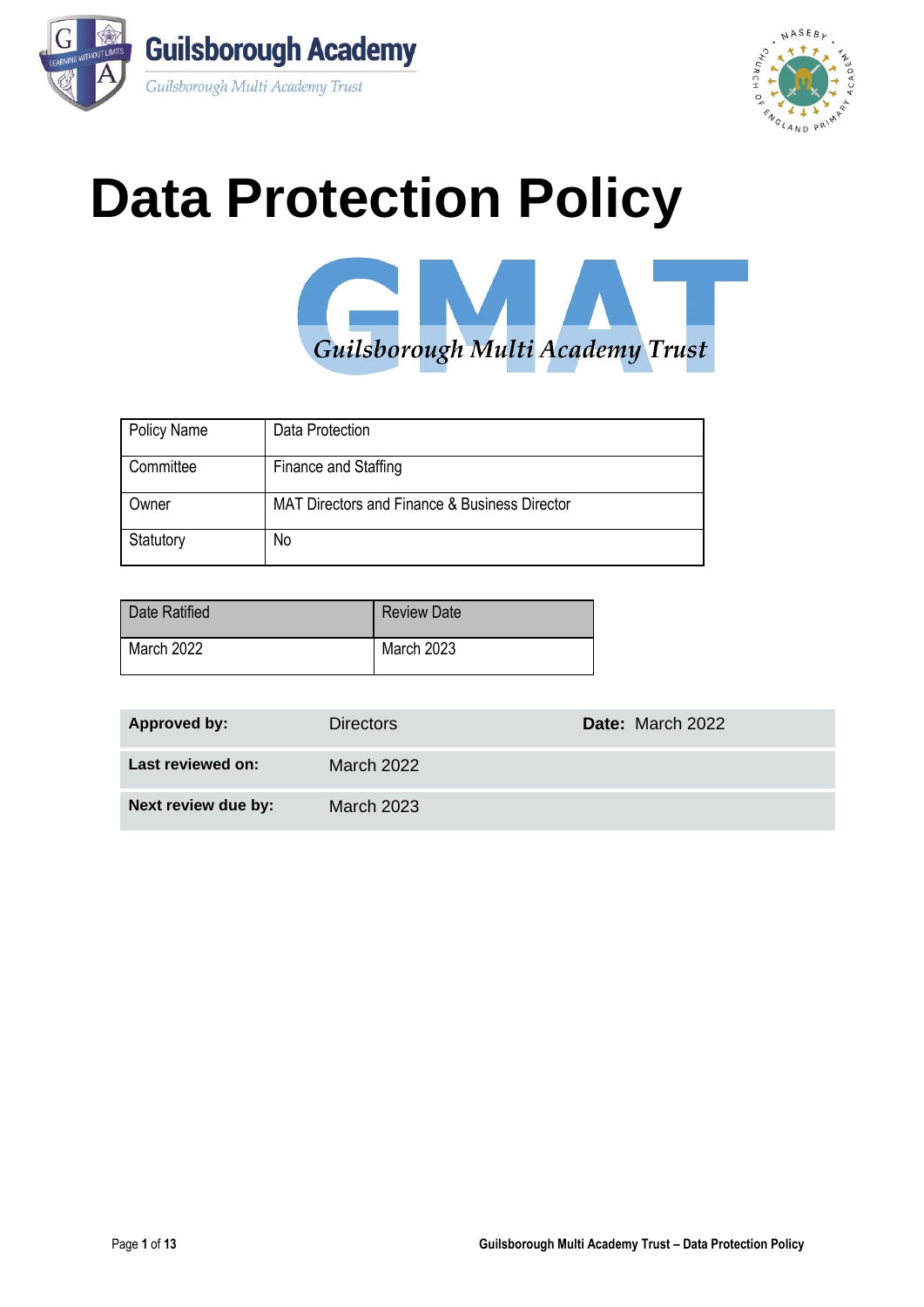



# **1. Introduction**

- 1.1. Our Multi Academy Trust aims to ensure that all personal data collected about staff, pupils, parents, governors, visitors and other individuals is collected, stored and processed in accordance with the General Data Protection Regulation (EU) 2016/679 (GDPR) and the Data Protection Act 2018 (DPA 2018).
- 1.2. This policy applies to all personal data, regardless of whether it is in paper or electronic format.

# **2. Legislation and guidance**

- 2.1. This policy meets the requirements of the GDPR and the expected provisions of the DPA 2018. It is based on guidance published by the Information Commissioner's Office (ICO) on the GDPR.
- 2.2. It also reflects the ICO's code of practice for the use of surveillance cameras and personal information.
- 2.3. This policy complies with regulation 5 of the Education (Pupil Information) (England) Regulations 2005, which gives parents the right of access to their child's educational record.

# **3. Definitions**

| <b>Term</b>                         | <b>Definition</b>                                                                                                                                                                                                                                                                                                                                                                                                                                                                         |
|-------------------------------------|-------------------------------------------------------------------------------------------------------------------------------------------------------------------------------------------------------------------------------------------------------------------------------------------------------------------------------------------------------------------------------------------------------------------------------------------------------------------------------------------|
| Personal data                       | Any information relating to an identifiable person who<br>can be directly or indirectly identified in particular by<br>reference to an identifier.                                                                                                                                                                                                                                                                                                                                        |
| Special categories of personal data | Special category data is personal data which the<br>GDPR says is more sensitive, and so needs more<br>protection, including information about an<br>individual's:<br>Racial or ethnic origin<br>Political opinions<br>$\bullet$<br>Religious or philosophical beliefs<br>Trade union membership<br>Genetics<br>Biometrics (such as fingerprints,<br>retina and iris patterns), where<br>used for identification purposes<br>Health - physical or mental<br>Sex life or sexual orientation |
| Processing                          | Any action performed on personal data, such as<br>collecting, recording, organising, structuring, storing,<br>adapting, altering, retrieving, using, disseminating,<br>erasing or destroying.<br>Processing can be automated or manual.                                                                                                                                                                                                                                                   |
| Data subject                        | The identified or identifiable individual whose<br>personal data is held or processed.                                                                                                                                                                                                                                                                                                                                                                                                    |
| Data controller                     | A person or organisation that determines the<br>purposes and the means of processing of personal<br>data.                                                                                                                                                                                                                                                                                                                                                                                 |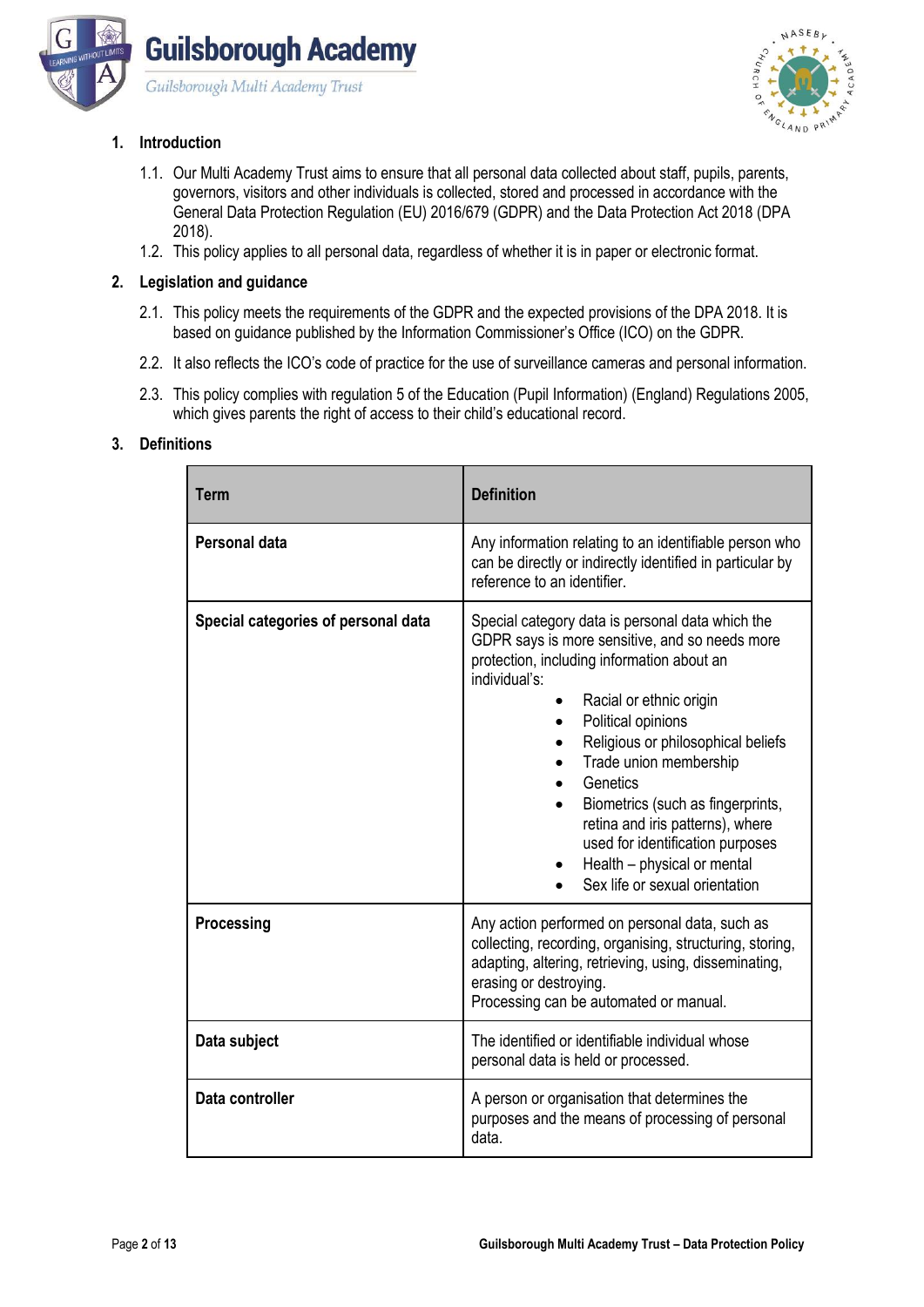



 $MASEB$ 

| Guilsborough Multi Academy Tru |  |  |  |
|--------------------------------|--|--|--|
|                                |  |  |  |

| Data processor       | A person or other body, other than an employee of<br>the data controller, who processes personal data on<br>behalf of the data controller.              |
|----------------------|---------------------------------------------------------------------------------------------------------------------------------------------------------|
| Personal data breach | A breach of security leading to the accidental or<br>unlawful destruction, loss, alteration, unauthorised<br>disclosure of, or access to personal data. |

### **4. The data controller**

- 4.1. Our academy processes personal data relating to parents, pupils, staff, governors, visitors and others, and therefore is a data controller.
- 4.2. The Multi Academy Trust has paid its data protection fee to the ICO and will pay this annually or as otherwise legally required.

#### **5. Roles and responsibilities**

5.1. This policy applies to all staff employed by our academy, and to external organisations or individuals working on our behalf. Staff who do not comply with this policy may face disciplinary action.

#### **5.2 Governing board**

The governing board has overall responsibility for ensuring that our academy complies with all relevant data protection obligations.

#### **5.3 Data protection officer**

The data protection officer (DPO) is responsible for overseeing the implementation of this policy, monitoring our compliance with data protection law, and developing related policies and guidelines where applicable.

They will provide an annual report of their activities directly to the governing board and, where relevant, report to the board their advice and recommendations on academy data protection issues.

For routine enquiries about this policy, contact the academy's data protection representative in the first instance Miss Furnell, Assistant Principal[, furnell@guilsborough.northants.sch.uk.](mailto:furnell@guilsborough.northants.sch.uk)

The DPO is also a point of contact for individuals whose data the academy processes, and the first point of contact for the ICO.

Full details of the DPO's responsibilities are set out in their job description.

Our DPO is Paul Stratford and is contactable via LGSS.GDPR@theictservice.org.uk.

#### **5.4 Principal**

The Principal acts as the representative of the data controller on a day-to-day basis.

#### **5.5 All staff**

Staff are responsible for:

- Collecting, storing and processing any personal data in accordance with this policy
- Informing the Multi Academy Trust of any changes to their personal data, such as a change of address
- Contacting the designated school contact, or the DPO, in the following circumstances:
	- o With any questions about the operation of this policy, data protection law, retaining personal data or keeping personal data secure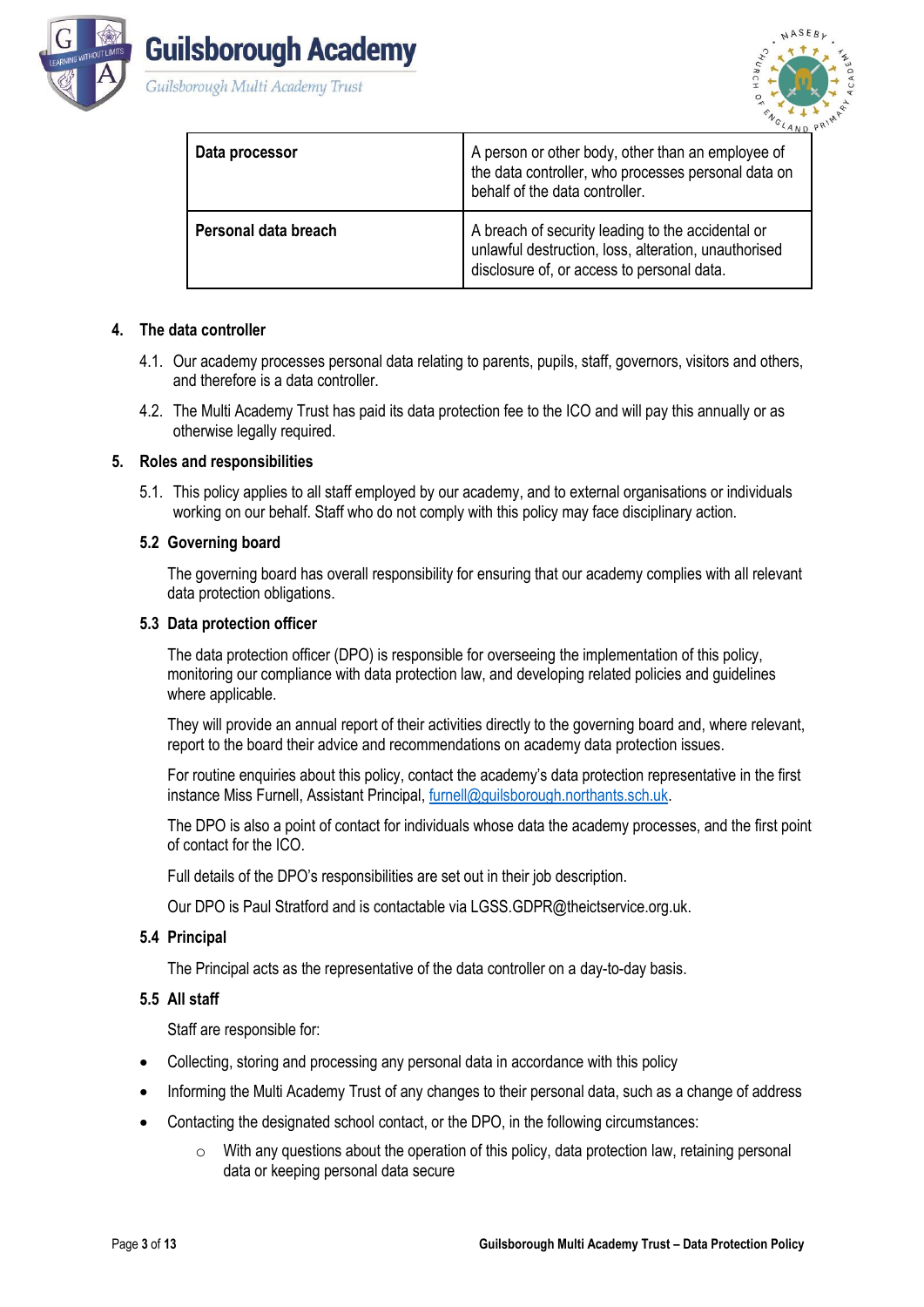

Guilsborough Multi Academy Trust



- $\circ$  If they have any concerns that this policy is not being followed
- $\circ$  If they are unsure whether or not they have a lawful basis to use personal data in a particular way
- $\circ$  If they need to rely on or capture consent, draft a privacy notice, deal with data protection rights invoked by an individual, or transfer personal data outside the European Economic Area
- $\circ$  If there has been a data breach
- o Whenever they are engaging in a new activity that may affect the privacy rights of individuals
- $\circ$  If they need help with any contracts or sharing personal data with third parties

#### **6. Data protection principles**

6.1 The GDPR is based on data protection principles that our academy must comply with.

The principles say that personal data must be:

- Processed lawfully, fairly and in a transparent manner
- Collected for specified, explicit and legitimate purposes
- Adequate, relevant and limited to what is necessary to fulfil the purposes for which it is processed
- Accurate and, where necessary, kept up to date
- Kept for no longer than is necessary for the purposes for which it is processed
- Processed in a way that ensures it is appropriately secure

6.2 This policy sets out how the academy aims to comply with these principles.

#### **7. Collecting personal data**

- 7.1. Lawfulness, fairness and transparency
	- We will only process personal data where we have one of 6 'lawful bases' (legal reasons) to do so under data protection law:
	- The data needs to be processed so that the academy can **fulfil a contract** with the individual, or the individual has asked the academy to take specific steps before entering into a contract
	- The data needs to be processed so that the academy can **comply with a legal obligation**
	- The data needs to be processed to ensure the **vital interests** of the individual e.g. to protect someone's life
	- The data needs to be processed so that the academy, as a public authority, can perform a task in **the public interest**, and carry out its official functions
	- The data needs to be processed for the **legitimate interests** of the academy or a third party (provided the individual's rights and freedoms are not overridden)
	- The individual (or their parent/carer when appropriate in the case of a pupil) has freely given clear **consent**
	- 7.1.1. For special categories of personal data, we will also meet one of the special category conditions for processing which are set out in the GDPR and Data Protection Act 2018.
- The individual (or their parent/carer when appropriate in the case of a pupil) has given **explicit consent**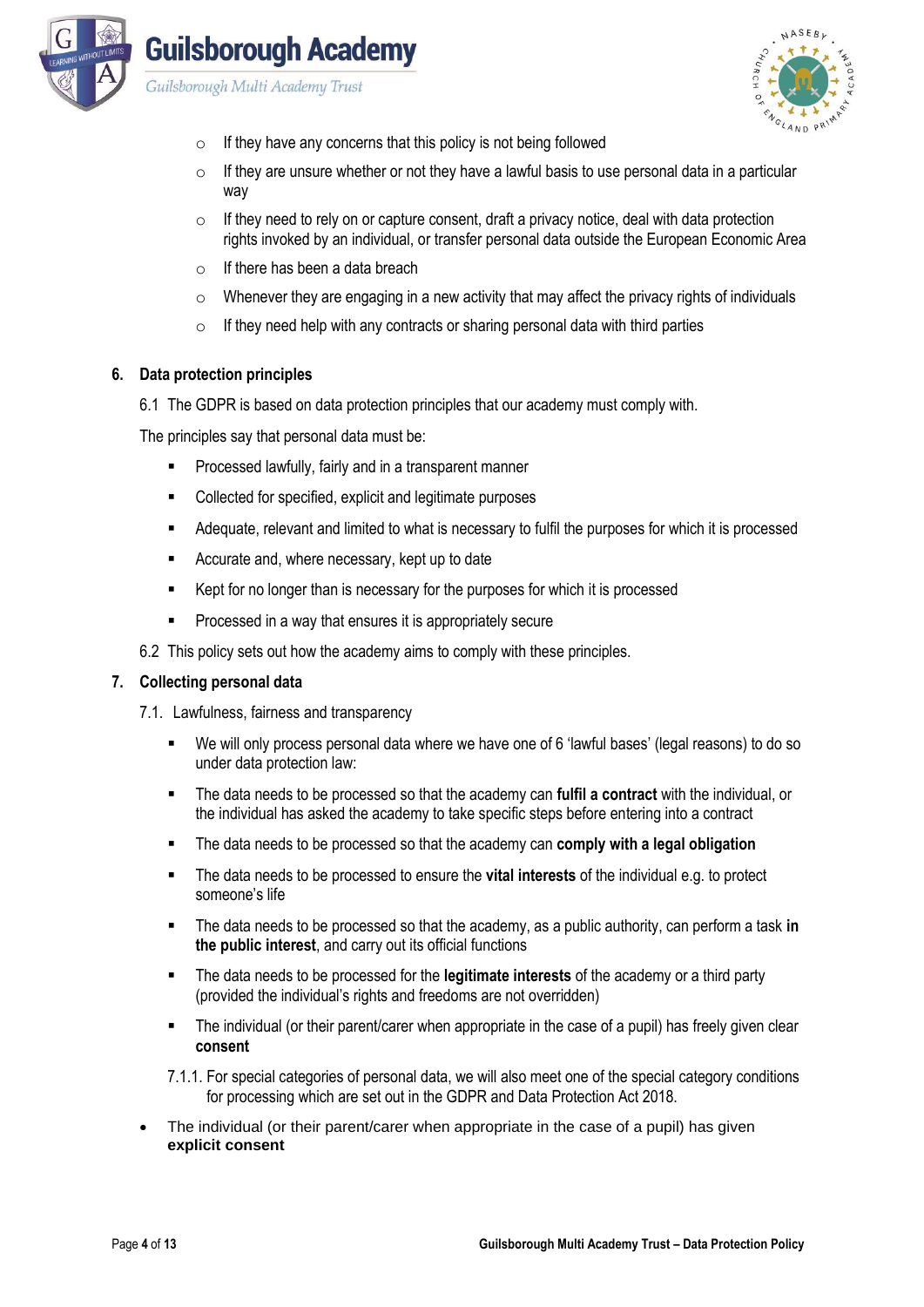



- The data needs to be processed to perform or exercise obligations or rights in relation to **employment, social security or social protection law**
- The data needs to be processed to ensure the **vital interests** of the individual or another person, where the individual is physically or legally incapable of giving consent
- The data has already been made **manifestly public** by the individual
- The data needs to be processed for the establishment, exercise or defence of **legal claims**
- The data needs to be processed for reasons of **substantial public interest** as defined in legislation
- The data needs to be processed for **health or social care purposes**, and the processing is done by, or under the direction of, a health or social work professional or by any other person obliged to confidentiality under law
- The data needs to be processed for **public health reasons**, and the processing is done by, or under the direction of, a health professional or by any other person obliged to confidentiality under law
- The data needs to be processed for **archiving purposes**, scientific or historical research purposes, or statistical purposes, and the processing is in the public interest

7.1.2. For criminal offence data, we will meet both a lawful basis and a condition set out under data protection law. Conditions include:

- The individual (or their parent/carer when appropriate in the case of a pupil) has given **consent**
- The data needs to be processed to ensure the **vital interests** of the individual or another person, where the individual is physically or legally incapable of giving consent
- The data has already been made **manifestly public** by the individual
- The data needs to be processed for or in connection with legal proceedings, to obtain legal advice, or for the establishment, exercise or defence of **legal rights**
- The data needs to be processed for reasons of **substantial public interest** as defined in legislation
	- 7.1.3. Whenever we first collect personal data directly from individuals, we will provide them with the relevant information required by data protection law.
	- 7.1.4. We will always consider the fairness of our data processing. We will ensure we do not handle personal data in ways that individuals would not reasonably expect, or use personal data in ways which have unjustified adverse effects on them.

#### **7.2 Limitation, minimisation and accuracy**

We will only collect personal data for specified, explicit and legitimate reasons. We will explain these reasons to the individuals when we first collect their data.

If we want to use personal data for reasons other than those given when we first obtained it, we will inform the individuals concerned before we do so, and seek consent where necessary.

Staff must only process personal data where it is necessary in order to do their jobs.

We will keep data accurate and, where necessary, up-to-date. Inaccurate data will be rectified or erased when appropriate.

When staff no longer need the personal data they hold, they must ensure it is deleted or anonymised. This will be done in accordance with the Records Retention Destruction and Archive Policy.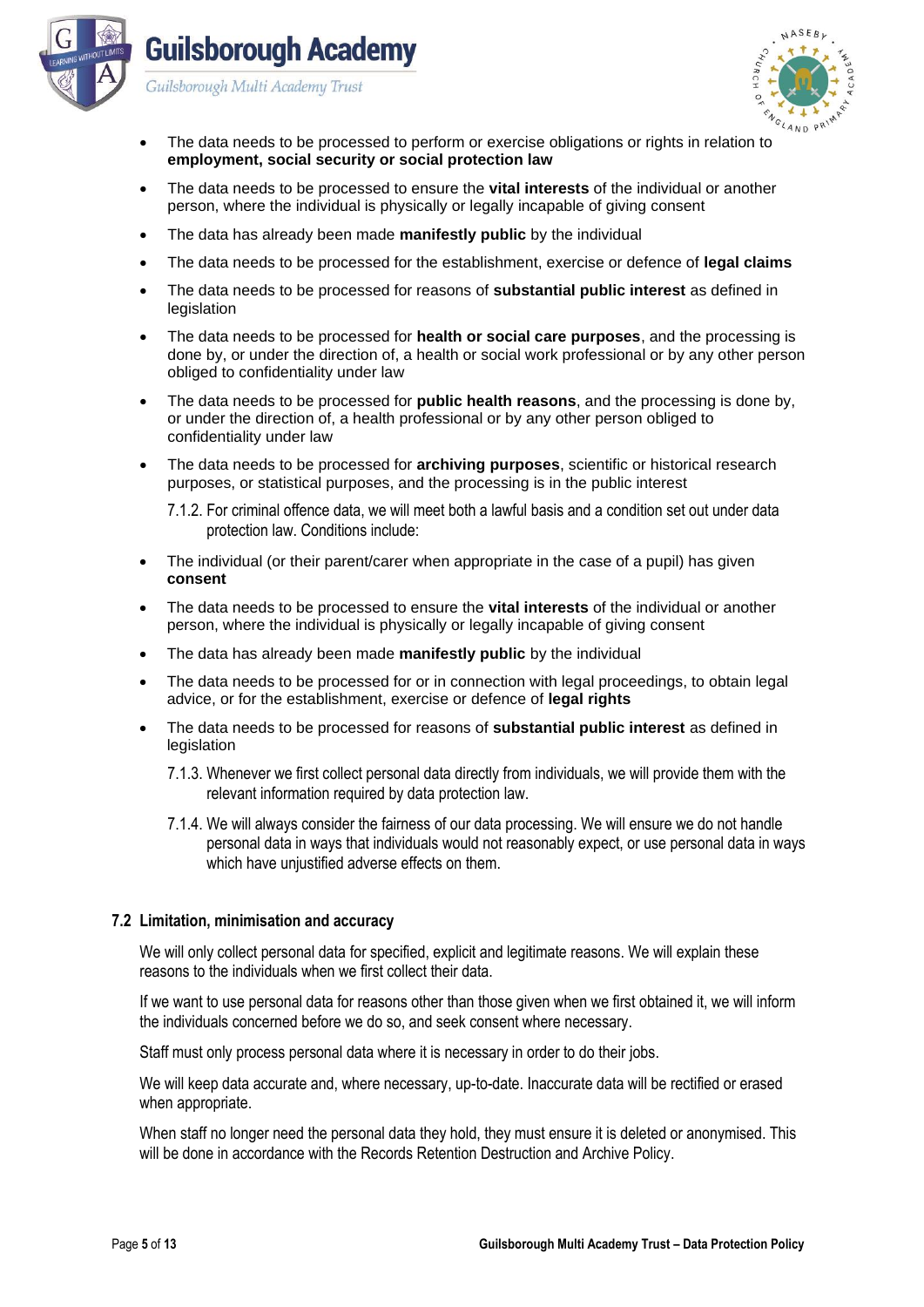



## **8. Sharing personal data**

- 8.1. We will not normally share personal data with anyone else, but may do so where it is set out in our Privacy Notices or there are certain circumstances where we may be required to do so and:
- There is an issue with a pupil or parent/carer that puts the safety of our staff at risk
- We need to liaise with other agencies we will seek consent as necessary before doing this
- Our suppliers or contractors need data to enable us to provide services to our staff and pupils for example, IT companies. When doing this, we will:
	- $\circ$  Only appoint suppliers or contractors which can provide sufficient guarantees that they comply with data protection law
	- $\circ$  Establish a contract with the supplier or contractor to ensure the fair and lawful processing of any personal data we share
	- o Only share data that the supplier or contractor needs to carry out their service, and information necessary to keep them safe while working with us
- 8.1.1 We will also share personal data with law enforcement and government bodies where we are legally required to do so.
- 8.1.2 We may also share personal data with emergency services and local authorities to help them to respond to an emergency situation that affects any of our pupils or staff.
- 8.1.3 Where we transfer personal data internationally, we will do so in accordance with data protection law.

#### 9. **Subject access requests and other rights of individuals**

9.1. Subject access requests

Individuals have a right to make a 'subject access request' to gain access to personal information that the academy holds about them. This includes:

- Confirmation that their personal data is being processed
- Access to a copy of the data
- The purposes of the data processing
- The categories of personal data concerned
- Who the data has been, or will be, shared with
- How long the data will be stored for, or if this isn't possible, the criteria used to determine this period
- The source of the data, if not the individual
- Whether any automated decision-making is being applied to their data, and what the significance and consequences of this might be for the individual

Subject access requests must be submitted in writing, either by letter or email to Miss Furnell, Assistant Principal[, furnell@guilsborough.northants.sch.uk.](mailto:furnell@guilsborough.northants.sch.uk). They should include:

- Name of individual
- Correspondence address
- Contact number and email address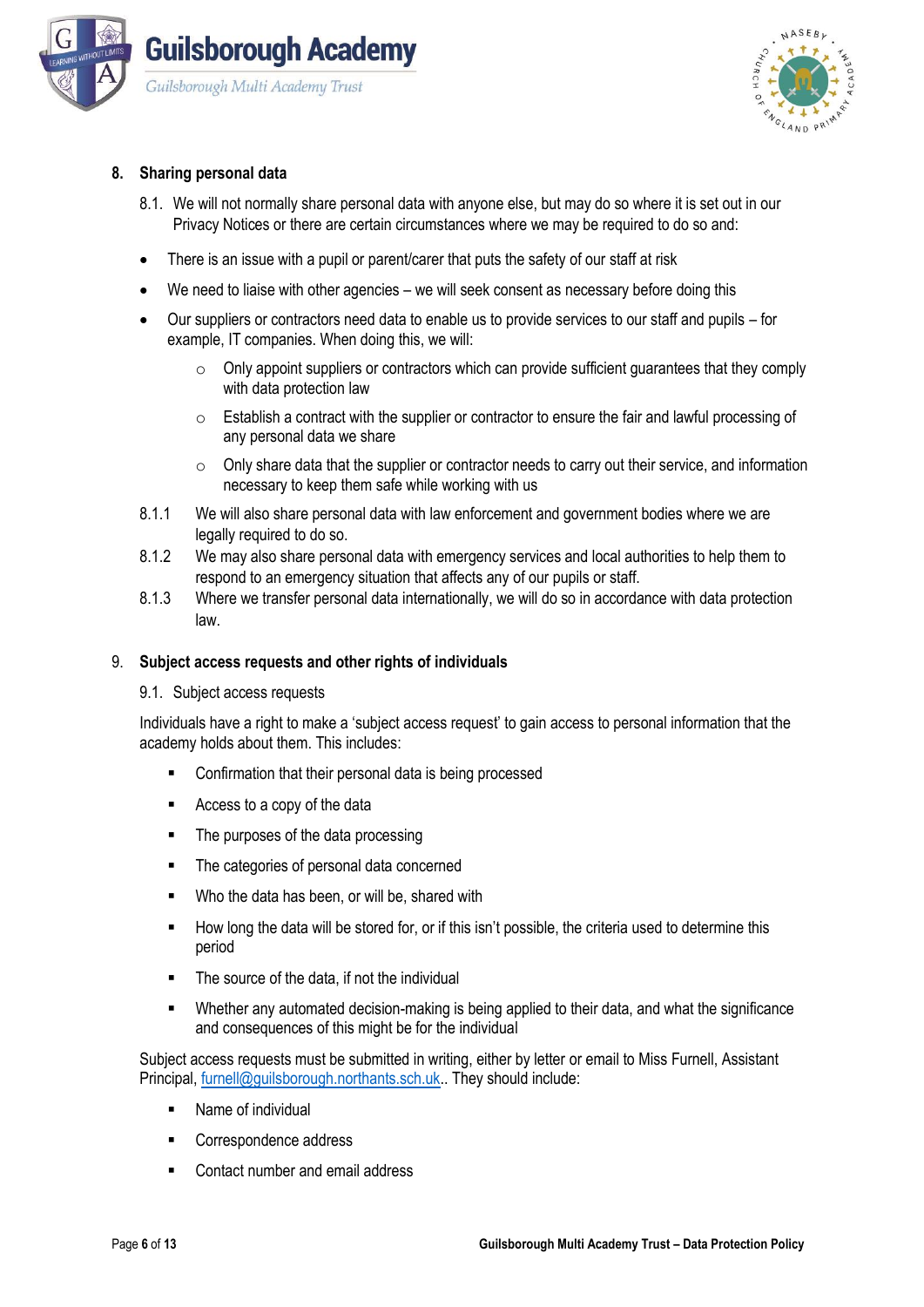



Details of the information requested

If staff receive a subject access request they must immediately forward it to Miss Furnell, Assistant Principal.

#### **9.2. Children and subject access requests**

Personal data about a child belongs to that child, and not the child's parents or carers. For a parent or carer to make a subject access request with respect to their child, the child must either be unable to understand their rights and the implications of a subject access request, or have given their consent.

Children below the age of 12 are generally not regarded to be mature enough to understand their rights and the implications of a subject access request. Therefore, subject access requests from parents or carers of pupils aged 12 and below at our academy may be granted without the express permission of the pupil. This is not a rule and a pupil's ability to understand their rights will always be judged on a case-by-case basis.

#### **9.3. Responding to subject access requests**

When responding to requests, we:

- May ask the individual to provide 2 forms of identification
- May contact the individual via phone to confirm the request was made
- Will respond without delay and within 1 month of receipt of the request
- Will provide the information free of charge
- May tell the individual we will comply within 3 months of receipt of the request, where a request is complex or numerous. We will inform the individual of this within 1 month, and explain why the extension is necessary

We will not disclose information if it:

- Might cause serious harm to the physical or mental health of the pupil or another individual
- Would reveal that the child is at risk of abuse, where the disclosure of that information would not be in the child's best interests
- Is contained in adoption or parental order records
- Is given to a court in proceedings concerning the child

If the request is unfounded or excessive, we may refuse to act on it, or charge a reasonable fee which takes into account administrative costs.

A request will be deemed to be unfounded or excessive if it is repetitive, or asks for further copies of the same information.

When we refuse a request, we will tell the individual why, and tell them they have the right to complain to the ICO.

When a Subject Access Request is made details of the request will be placed in the individuals record and disposed of when the record is disposed of in accordance with the Retention Schedule set out in the Information and Record Management Society's Toolkit for Schools. This can be found here

#### **9.4. Other data protection rights of the individual**

In addition to the right to make a subject access request (see above), and to receive information when we are collecting their data about how we use and process it (see section 7), individuals also have the right to:

- Withdraw their consent to processing at any time
- Ask us to rectify, erase or restrict processing of their personal data, or object to the processing of it (in certain circumstances)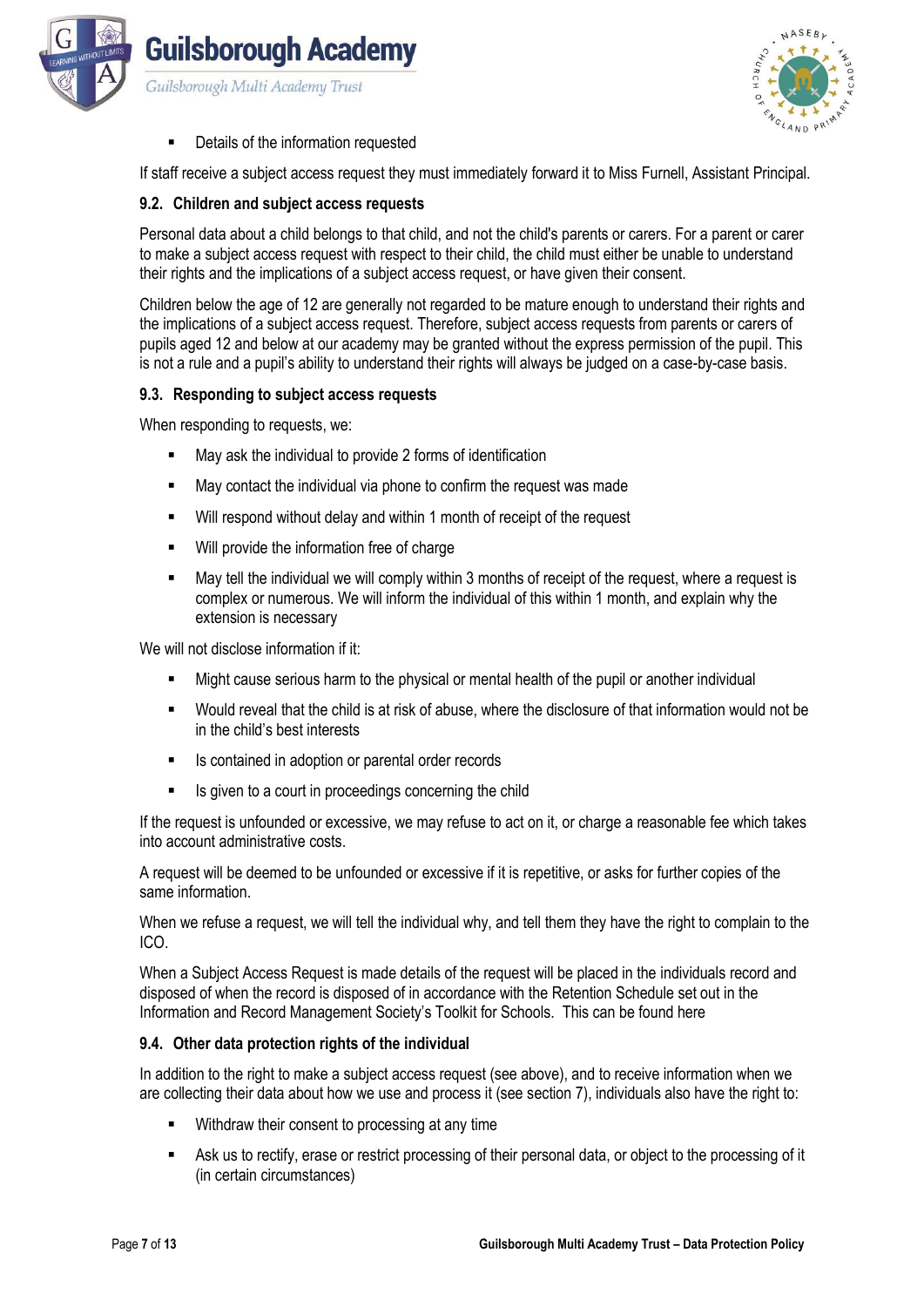

Guilsborough Multi Academy Trust



- Prevent use of their personal data for direct marketing
- Challenge processing which has been justified on the basis of public interest
- Request a copy of agreements under which their personal data is transferred outside of the European Economic Area
- Object to decisions based solely on automated decision making or profiling (decisions taken with no human involvement, that might negatively affect them)
- Prevent processing that is likely to cause damage or distress
- Be notified of a data breach in certain circumstances
- Make a complaint to the ICO
- Ask for their personal data to be transferred to a third party in a structured, commonly used and machine-readable format (in certain circumstances)
- **9.5.** Individuals should submit any request to exercise these rights to the contact the Multi Academy Trust's data protection representative in the first instance, Miss Furnell, Assistant Principal, [furnell@guilsborough.northants.sch.uk.](mailto:furnell@guilsborough.northants.sch.uk) If staff receive such a request, they must immediately forward it to contact the Multi Academy Trust's data protection representative or the DPO.

### **10. Parental requests to see the educational record**

- 10.1.Parents, or those with parental responsibility, have a legal right to free access to their child's educational record (which includes most information about a pupil) within 15 school days of receipt of a written request.
- 10.2. If the request is for a copy of the educational record, the Multi Academy Trust may charge a fee to cover the cost of supplying it.
- 10.3. This right applies as long as the pupil concerned is aged under 18.
- **10.4.** There are certain circumstances in which this right can be denied, such as if releasing the information might cause serious harm to the physical or mental health of the pupil or another individual, or if it would mean releasing exam marks before they are officially announced.

# **11. CCTV**

- 11.1.We use CCTV in various locations around the Trust sites to ensure it remains safe. We will adhere to the ICO's code of practice for the use of CCTV.
- 11.2.We do not need to ask individuals' permission to use CCTV, but we make it clear where individuals are being recorded. Security cameras are clearly visible and accompanied by prominent signs explaining that CCTV is in use.
- 11.3.Any enquiries about the CCTV system should be directed to Miss Furnell, Assistant Principal.

### **12. Photographs and videos**

- 12.1. 1As part of our academy activities, we may take photographs and record images of individuals within our academy.
- 12.2.We will obtain written consent from parents/carers for photographs and videos to be taken of their child for communication, marketing and promotional materials. We will clearly explain how the photograph and/or video will be used to both the parent/carer and pupil.
- 12.3.Uses may include:
	- Within academy on notice boards and in academy newsletters, displays, digital signage,
	- Outside of academy by external agencies such as the academy photographer, newspapers, campaigns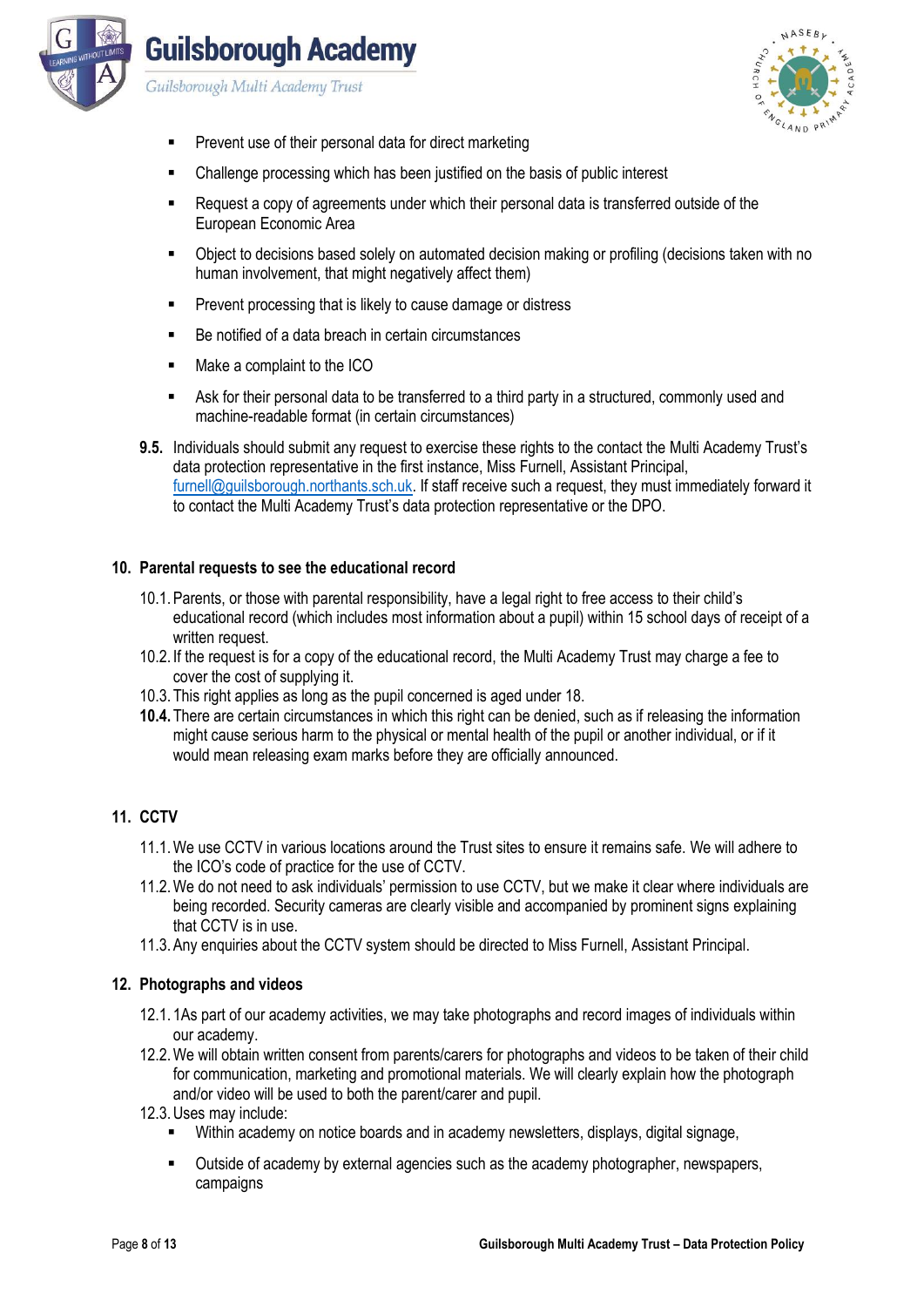



- Online on our academy website or social media pages
- 12.4.Consent can be refused or withdrawn at any time. If consent is withdrawn, we will delete the digital photograph or video and not distribute it further. If consent is withdrawn after a photograph is used in a publication(s) we will continue to make use of the publication(s) incorporating the photograph but we will not use the photograph again and will remove it from the publication if it is re-printed
- 12.5.When using photographs and videos in this way we will not accompany them with any other personal information about the child, to ensure they cannot be identified.
- 12.6.See our safeguarding policy for more information on our use of photographs and videos.
- 12.7.Any photographs and videos taken by parents/carers at school events for their own personal use are not covered by data protection legislation. However, we will ask that photos or videos with other pupils are not shared publicly on social media for safeguarding reasons, unless all the relevant parents/carers have agreed to this.

#### **13. Data protection by design and default**

- 13.1. We will put measures in place to show that we have integrated data protection into all of our data processing activities, including:
	- Appointing a suitably qualified DPO, and ensuring they have the necessary resources to fulfil their duties and maintain their expert knowledge
	- Only processing personal data that is necessary for each specific purpose of processing, and always in line with the data protection principles set out in relevant data protection law (see section 6)
	- Completing privacy impact assessments where the school's processing of personal data presents a high risk to rights and freedoms of individuals, and when introducing new technologies (the DPO will advise on this process)
	- Integrating data protection into internal documents including this policy, any related policies and privacy notices
	- Regularly training members of staff on data protection law, this policy, any related policies and any other data protection matters; we will also keep a record of attendance
	- Regularly conducting reviews and audits to test our privacy measures and make sure we are compliant
	- Appropriate safeguards being put in place if we transfer any personal data outside of the European Economic Area (EEA), where different data protection laws will apply
	- Maintaining records of our processing activities, including:
		- For the benefit of data subjects, making available the name and contact details of our Multi Academy Trust contact and DPO and all information we are required to share about how we use and process their personal data (via our privacy notices)
		- For all personal data that we hold, maintaining an internal record of the type of data, data subject, how and why we are using the data, any third-party recipients, how and why we are storing the data, retention periods and how we are keeping the data secure

#### **14. Data security and storage of records**

We will protect personal data and keep it safe from unauthorised or unlawful access, alteration, processing or disclosure, and against accidental or unlawful loss, destruction or damage.

In particular:

- Paper-based records and portable electronic devices, such as laptops and hard drives that contain personal data are kept under lock and key when not in use
- Papers containing confidential personal data will not be left on office and classroom desks, on staffroom tables, pinned to notice/display boards, or left anywhere else where there is general access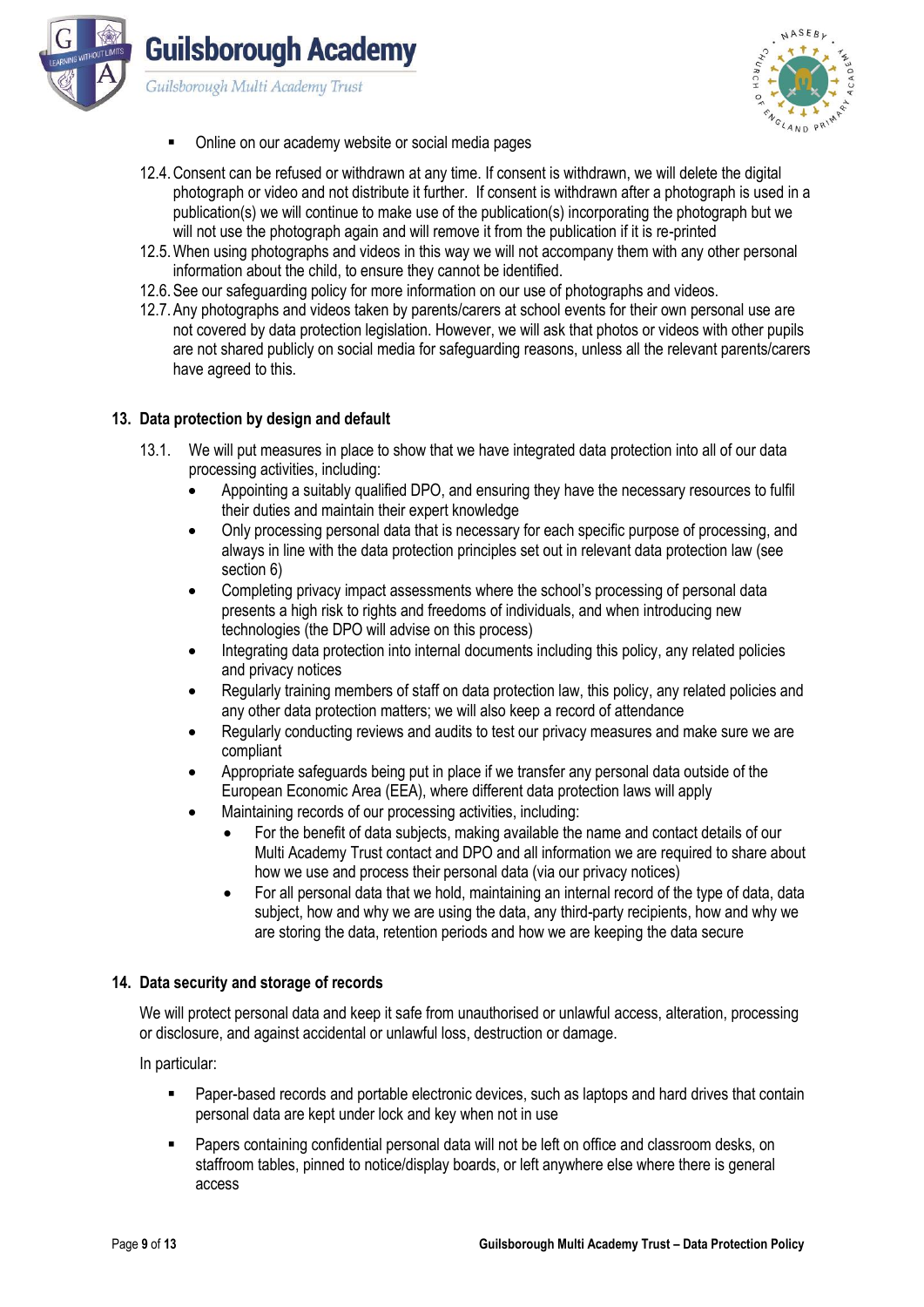





- Passwords that are at least 8 characters long containing letters and numbers are used to access academy computers, laptops and other electronic devices. Staff and pupils are reminded to change their passwords at regular intervals
- Encryption software is used to protect all portable devices and removable media, such as laptops and USB devices.
- Staff, pupils or governors who store personal information on their personal devices are expected to follow the same security procedures as for academy-owned equipment (see our acceptable use policy).
- Where we need to share personal data with a third party, we carry out due diligence and take reasonable steps to ensure it is stored securely and adequately protected (see section 8)

#### **15. Disposal of records**

- 15.1.Personal data that is no longer needed will be disposed of securely. Personal data that has become inaccurate or out of date will also be disposed of securely, where we cannot or do not need to rectify or update it.
- 15.2. For example, we will shred or incinerate paper-based records, and overwrite or delete electronic files. We may also use a third party to safely dispose of records on the academy's behalf. If we do so, we will require the third party to provide sufficient quarantees that it complies with data protection law.
- 15.3.All data will be kept in accordance with the Retention Schedule set out in the Information and Record Management Society's Toolkit for Schools.

#### **16. Personal data breaches**

- 16.1. The academy will make all reasonable endeavours to ensure that there are no personal data breaches.
- 16.2. In the unlikely event of a suspected data breach, we will follow the procedure set out in appendix 1.
- 16.3.When appropriate, we will report the data breach to the ICO within 72 hours. Such breaches in the academy context may include, but are not limited to:
	- A non-anonymised dataset being published on the academy website which shows the exam results of pupils eligible for the pupil premium
	- Safeguarding information being made available to an unauthorised person
	- The theft of an academy laptop containing non-encrypted personal data about pupils

#### **17. Training**

- 17.1.All staff and governors are provided with data protection training as part of their induction process.
- 17.2.Data protection will also form part of continuing professional development, where changes to legislation, guidance or the academy's processes make it necessary.

#### **18. Monitoring arrangements**

- 18.1. The Assistant Principal and DPO are responsible for monitoring and reviewing this policy.
- 18.2. This policy will be reviewed and updated if necessary when the Data Protection Bill receives royal assent and becomes law (as the Data Protection Act 2018) – if any changes are made to the bill that affect our academy's practice. Otherwise, or from then on, this policy will be reviewed every year and shared with the full governing body.

#### 19. **Links with other policies**

19.1. This data protection policy is linked to our:

• Records Retention Destruction and Archive Policy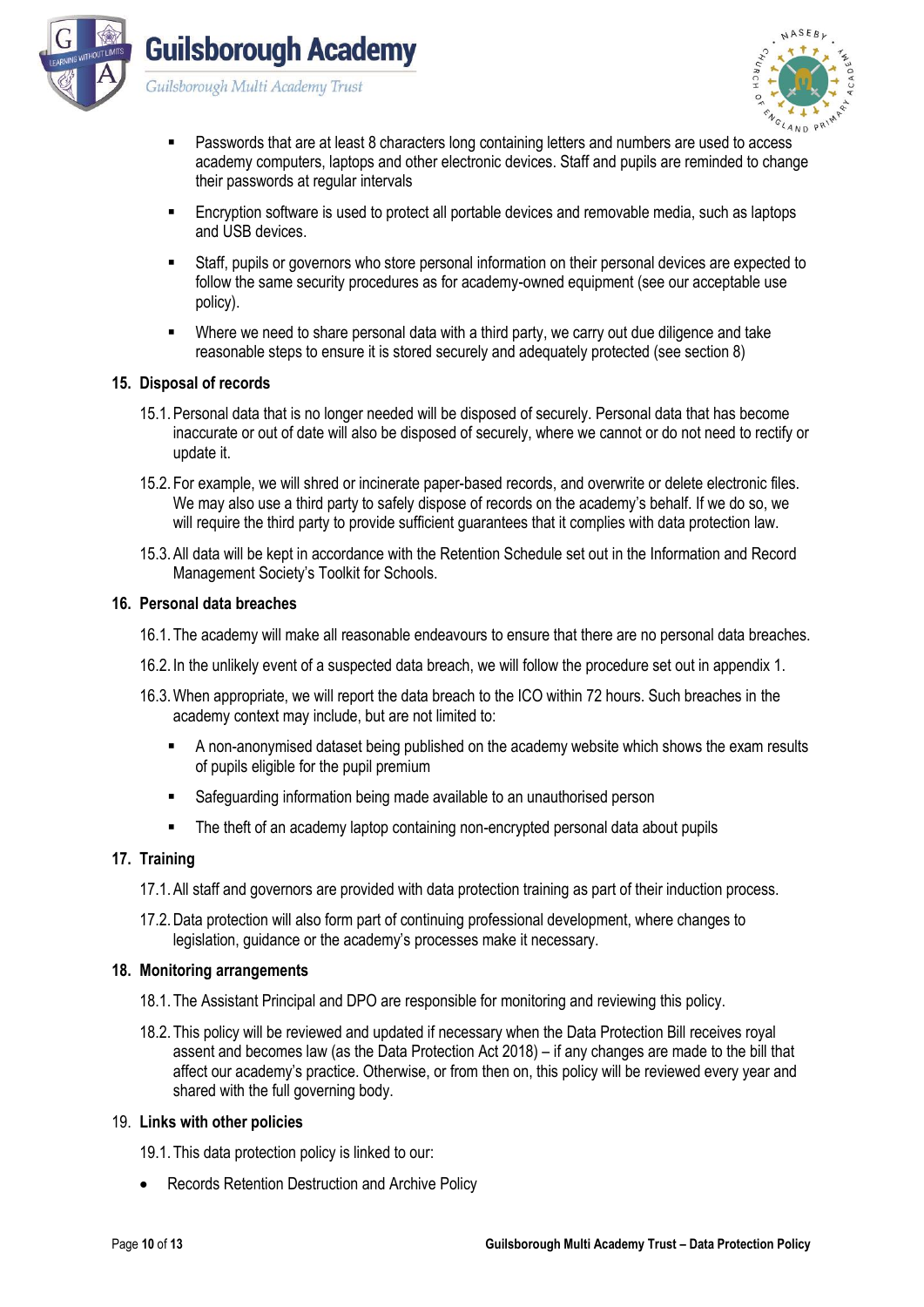



- [Privacy Notices](http://www.guilsborough.northants.sch.uk/for-parents/key-information/documents-hub/privacy-notice)
- Freedom of information publication scheme
- Safeguarding Policy
- ICT Acceptable Use Policy
- CCTV Policy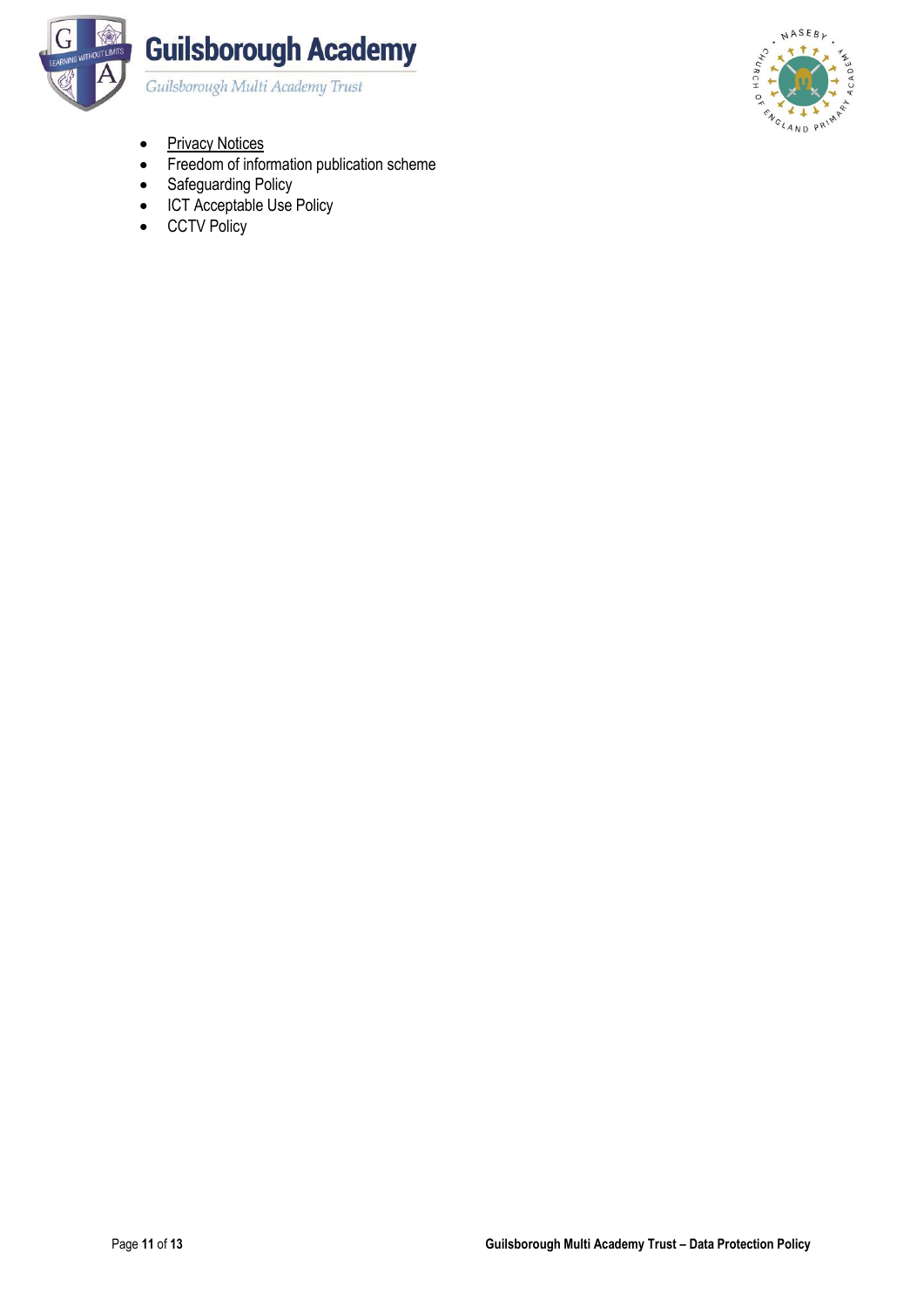



# **Appendix 1: Personal data breach procedure**

This procedure is based on [guidance on personal data breaches](https://ico.org.uk/for-organisations/guide-to-the-general-data-protection-regulation-gdpr/personal-data-breaches/) produced by the ICO.

- On finding or causing a breach, or potential breach, the staff member or data processor must immediately notify Miss Furnell, Assistant Principal, or the DPO
- The Multi Academy Trust's data protection representative and DPO will investigate the report, and determine whether a breach has occurred. To decide, they will consider whether personal data has been accidentally or unlawfully:
	- Lost
	- **Stolen**
	- **Destroyed**
	- Altered
	- Disclosed or made available where it should not have been
	- Made available to unauthorised people
- **•** The Multi Academy Trust's data protection representative and DPO will alert the Principal and the chair of governors
- The Multi Academy Trust's data protection representative and the DPO will make all reasonable efforts to contain and minimise the impact of the breach, assisted by relevant staff members or data processors where necessary. (Actions relevant to specific data types are set out at the end of this procedure)
- **•** The DPO will assess the potential consequences, based on how serious they are, and how likely they are to happen
- The DPO will work out whether the breach must be reported to the ICO. This must be judged on a case-by-case basis. To decide, the DPO will consider whether the breach is likely to negatively affect people's rights and freedoms, and cause them any physical, material or non-material damage (e.g. emotional distress), including through:
	- Loss of control over their data
	- Discrimination
	- Identify theft or fraud
	- Financial loss
	- Unauthorised reversal of pseudonymisation (for example, key-coding)
	- Damage to reputation
	- Loss of confidentiality
	- Any other significant economic or social disadvantage to the individual(s) concerned

If it's likely that there will be a risk to people's rights and freedoms, the DPO must notify the ICO.

- The Multi Academy Trust's data protection representative and the DPO will document the decision (either way), in case it is challenged at a later date by the ICO or an individual affected by the breach. Documented decisions are stored on the academy's computer network.
- **•** Where the ICO must be notified, the DPO will do this via the 'report a breach' page of the ICO [website](https://ico.org.uk/for-organisations/report-a-breach/) within 72 hours. As required, the DPO will set out: